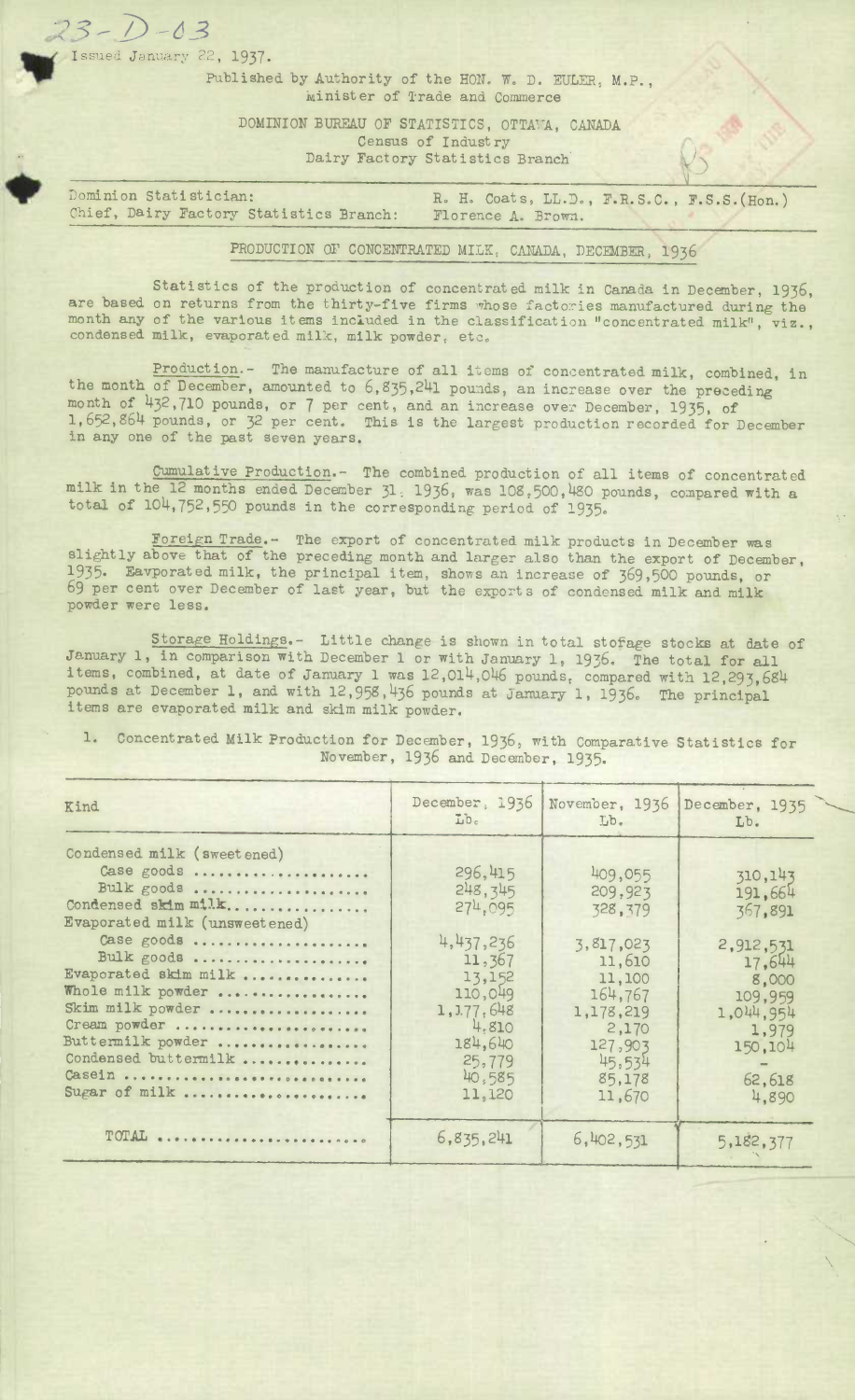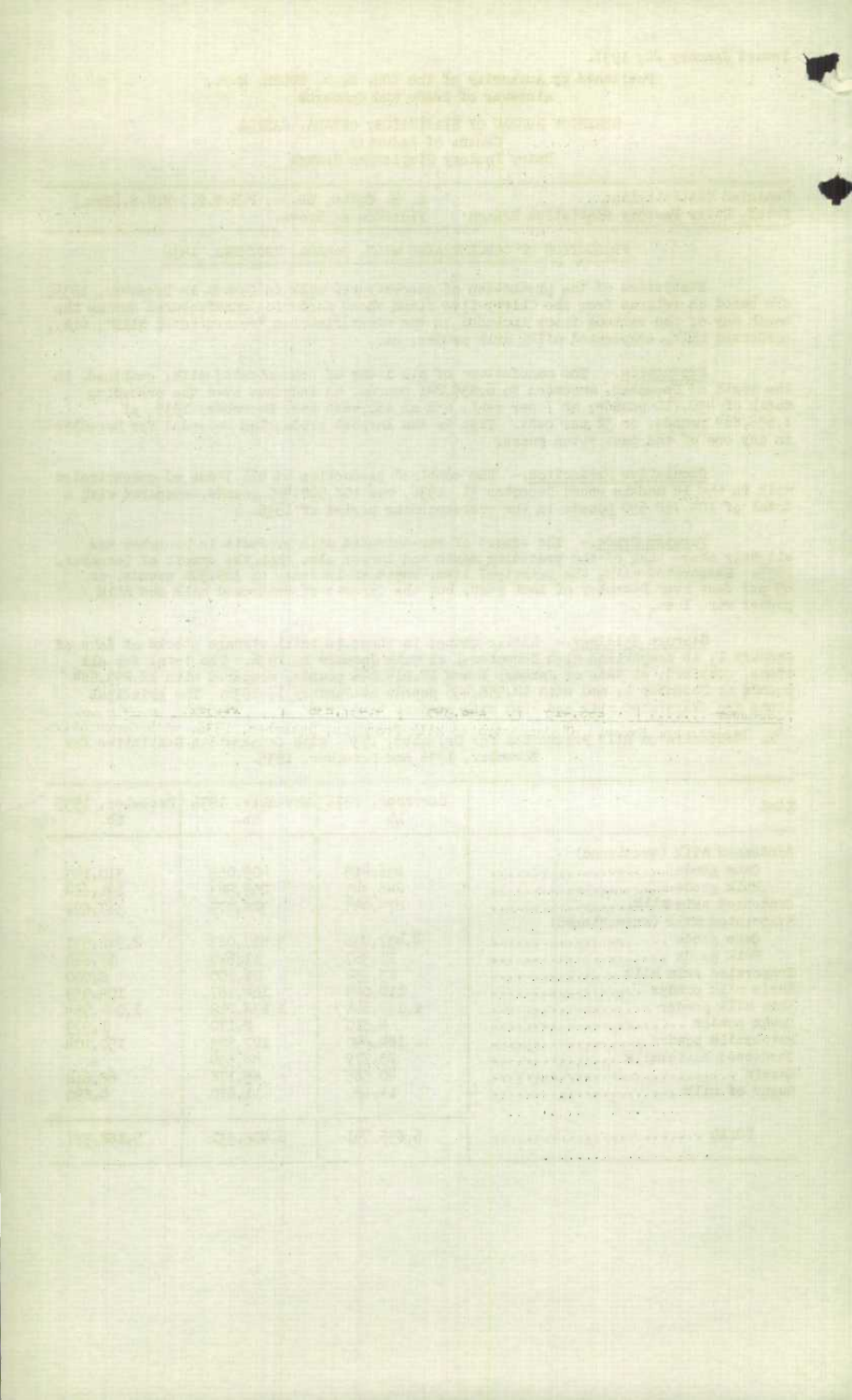$-2-$ 

 $\geq$ . Gumulative Production of Concentrated Milk for the Twelve Months ended December 31, 1936, with Comparative Statistics for the Twelve Months ended December 31, 1935.

| Twelve Months ended December 31                                                                                     |                                                                                                                       |  |  |
|---------------------------------------------------------------------------------------------------------------------|-----------------------------------------------------------------------------------------------------------------------|--|--|
| 1936                                                                                                                | 1935                                                                                                                  |  |  |
| Lb.                                                                                                                 | Lb.                                                                                                                   |  |  |
| 4,808,910<br>2,952,135<br>4, 450, 440                                                                               | 5,683,466<br>3, 227, 778<br>3,981,593                                                                                 |  |  |
| 70,662,528<br>225,945<br>149,827<br>3,029,057<br>17,879,176<br>82.540<br>2,508,991<br>666,558<br>958,704<br>125,669 | 66,220,131<br>212,570<br>139.622<br>2,421,093<br>18,671,798<br>24.109<br>2,602,791<br>356,424<br>1.067,055<br>144.070 |  |  |
| 108.500.480                                                                                                         | 104.752.550                                                                                                           |  |  |
|                                                                                                                     |                                                                                                                       |  |  |

3. Production by Months of Condensed Milk, Evaporated Milk and Skim Milk Powder for the period January to December, 1936.  $\sim$ 

|                 | Condensed Milk |            | Evaporated Milk |            | Skim Milk   |
|-----------------|----------------|------------|-----------------|------------|-------------|
| Month           | Case Goods     | Bulk Goods | Case Goods      | Bulk Goods | Powder      |
|                 | Lb.            | Lb.        | Lb.             | Lb.        | Lb.         |
| Jammary         | 410,957        | 177,354    | $-696,802$      | 12,391     | 1,058,806   |
| February        | 338,703        | 192.641    | 4,038,030       | 25,770     | 833,961     |
| March           | 395,418        | 264,631    | 4, 452, 383     | 17,343     | 1,024,604   |
| April           | 391, 344       | 188,564    | 5,923,752       | 14,865     | 1,301,842   |
| May observe     | 509,406        | 311.737    | 7,760,047       | 12,305     | 2,008,482   |
| June <i></i>    | 415,809        | 146,606    | 9,134,398       | 53,146     | 2,605,154   |
| July occasions. | 358,923        | 182,993    | 8, 326, 951     | 20,881     | 2,146,108   |
| August          | 599,760        | 192.408    | 7,479,980       | 9.306      | 1,826,126   |
| September       | 174,828        | 456,177    | 7,415,505       | 22,194     | 1, 453, 404 |
| October         | 508,292        | 380,756    | 6,180,421       | 14,767     | 1,264,822   |
| November        | 409,055        | 209,923    | 3,817,023       | 11,610     | 1, 178, 219 |
| December        | 296,415        | 248, 345   | 4.437.236       | 11,367     | 1.177,648   |

4. Imports and Exports of Concentrated Milk Products, December, 1936, with Comparative Statistics for November, 1936 and December, 1935 (a).

| Kind                                                       | Quantity Imported                          |                         |                      | Quantity Exported            |                                        |                               |
|------------------------------------------------------------|--------------------------------------------|-------------------------|----------------------|------------------------------|----------------------------------------|-------------------------------|
|                                                            | December<br>1936<br>LD.                    | November<br>1936        | December<br>1935     | December<br>1936             | November<br>1936                       | December<br>1935              |
| Condensed milk<br>Evaporated milk<br>Milk powder<br>Casein | b<br>dollar<br>$\mathbf{b}$<br>$\mathbf b$ | 648<br>20,191<br>38,146 | 300<br>298<br>18,226 | 72,200<br>908,100<br>372,400 | 176,800<br>889,000<br>333,200<br>2,800 | 102,600<br>538,600<br>489,900 |

5. Concentrated Milk Products in Cold Storage Warehouses, January 1, 1937, with Comparative Statistics for December 1, 1936 and January 1, 1936 (c)

| Kind                                                                                                                                                                             | January 1, 1937                                                                               | December 1, 1936 January 1, 1936<br>Lb.                                                         | Lb.                                                                           |
|----------------------------------------------------------------------------------------------------------------------------------------------------------------------------------|-----------------------------------------------------------------------------------------------|-------------------------------------------------------------------------------------------------|-------------------------------------------------------------------------------|
| Condensed milk<br>Condensed skim milk<br>Evaporated milk<br>Evaporated skim milk<br>Whole milk porder<br>Skim milk powder<br>Buttermilk powder<br>Cream powder<br>Casein essesso | Lb.<br>482,415<br>111,095<br>9,507,936<br>512,501<br>1, 315, 367<br>38,172<br>7.549<br>39,011 | 521,460<br>178,814<br>9,138,375<br>35, 373<br>648,103<br>1,634,955<br>57,967<br>7,143<br>71,494 | 457,701<br>452.904<br>9, 356, 829<br>591.614<br>1,814,661<br>8,202<br>276.525 |

(a) External Trade Branch - "Imports and Exports of Milk and Its Products and Eggs"

(b) Not yet available.

(c) Agricultural Branch - "Cold Storage Holdings in Canada".